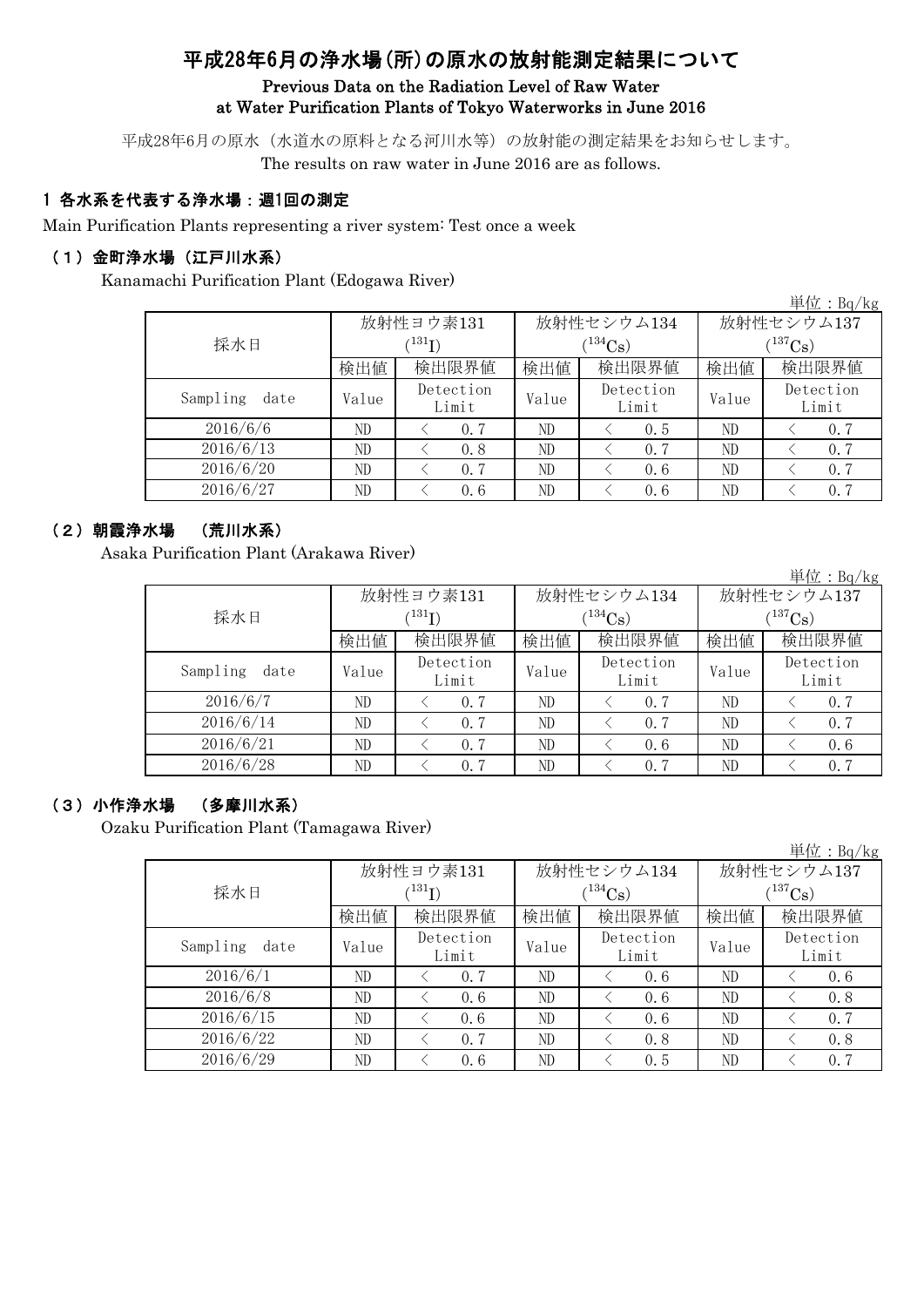# (4)東村山浄水場 (多摩川・荒川水系)

Higashi-murayama Purification Plant (Tamagawa・Arakawa River)

|                  |       |                            |       |                    |             | 里 $\overline{u}$ : Bq/kg |  |
|------------------|-------|----------------------------|-------|--------------------|-------------|--------------------------|--|
|                  |       | 放射性ヨウ素131                  |       | 放射性セシウム134         | 放射性セシウム137  |                          |  |
| 採水日              |       | $^{\prime131} \mathrm{I})$ |       | $1^{134}$ Cs)      | $(137)$ Cs) |                          |  |
|                  | 検出値   | 検出限界値                      | 検出値   | 検出限界値              | 検出値         | 検出限界値                    |  |
| Sampling<br>date | Value | Detection<br>Limit         | Value | Detection<br>Limit | Value       | Detection<br>Limit       |  |
| 2016/6/2         | ND    | 0.6                        | ND    | 0.7                | ND          | 0.8                      |  |
| 2016/6/9         | ND    | 0.7                        | ND    | 0.6                | ND          | 0.6                      |  |
| 2016/6/16        | ND    | 0.7                        | ND    | 0.7                | ND          | 0.8                      |  |
| 2016/6/23        | ND    | 0.6                        | ND    | 0.5                | ND          | 0, 7                     |  |
| 2016/6/30        | ND    | 0.6                        | ND    | 0.6                | ND          | 0.7                      |  |

### (5)長沢浄水場 (相模川水系)

Nagasawa Purification Plant (Sagamigawa River)

|                  |                            |                    |       |                    |             | 単位: $Bq/kg$        |  |
|------------------|----------------------------|--------------------|-------|--------------------|-------------|--------------------|--|
|                  |                            | 放射性ヨウ素131          |       | 放射性セシウム134         | 放射性セシウム137  |                    |  |
| 採水日              | $^{\prime131} \mathrm{I})$ |                    |       | $134C_8$ )         | $(137)$ Cs) |                    |  |
|                  | 検出値                        | 検出限界値              | 検出値   | 検出限界値              | 検出値         | 検出限界値              |  |
| Sampling<br>date | Value                      | Detection<br>Limit | Value | Detection<br>Limit | Value       | Detection<br>Limit |  |
| 2016/6/3         | ND                         | 0, 7               | ND    | 0.7                | ND          | 0, 6               |  |
| 2016/6/10        | ND                         | 0.7                | ND    | 0.5                | ND          | 0.7                |  |
| 2016/6/17        | ND                         | 0.6                | ND    | 0.5                | ND          | 0, 6               |  |
| 2016/6/24        | ND                         | 0, 7               | ND    | 0.5                | ND          | 0.5                |  |

#### 2 その他の主要浄水場:概ね月1回の測定

Other Main Purification Plants: Test mostly once a month

|                     |                            |                  |             |                    |       |                    |              | 두 1포 . DY/ NS      |
|---------------------|----------------------------|------------------|-------------|--------------------|-------|--------------------|--------------|--------------------|
|                     |                            |                  |             | 放射性ヨウ素131          |       | 放射性セシウム134         | 放射性セシウム137   |                    |
| 浄水所<br>水源           |                            | 採水日              | $(^{131}I)$ |                    |       | $(^{134}Cs)$       | $(^{137}Cs)$ |                    |
|                     |                            |                  | 検出値         | 検出限界値              | 検出値   | 検出限界値              | 検出値          | 検出限界値              |
| Monitoring<br>point | Water<br>resource          | Sampling<br>date | Value       | Detection<br>Limit | Value | Detection<br>Limit | Value        | Detection<br>Limit |
| 三郷<br>Misato        | 江戸川水系<br>Edogawa<br>River  | 2016/6/8         | ND          | 0.7<br>$\langle$   | ND    | 0.7<br>$\langle$   | ND           | 0.6<br>$\langle$   |
| 三園<br>Misono        | 荒川水系<br>Arakawa<br>River   | 2016/6/8         | ND          | 0.7<br>$\langle$   | ND    | $\lt$<br>0.5       | ND           | 0.7<br>$\langle$   |
| 境<br>Sakai          | 多摩川水系<br>Tamagawa<br>River | 2016/6/8         | ND          | 0.8<br>$\langle$   | ND    | 0.6<br>$\langle$   | ND           | 0.7<br>$\langle$   |
| 砧<br>Kinuta         | 多摩川水系<br>Tamagawa<br>River | 2016/6/8         | ND          | 0.8<br>$\langle$   | ND    | 0.7<br>$\langle$   | ND           | 0.9<br>$\lt$       |
| 砧下<br>Kinutashimo   | 多摩川水系<br>Tamagawa<br>River | 2016/6/8         | ND          | 0.8<br>$\lt$       | ND    | 0.8<br>$\lt$       | ND           | $\langle$<br>1     |

単位:Bq/kg

当 $\bigoplus$ : D<sub>a</sub>/k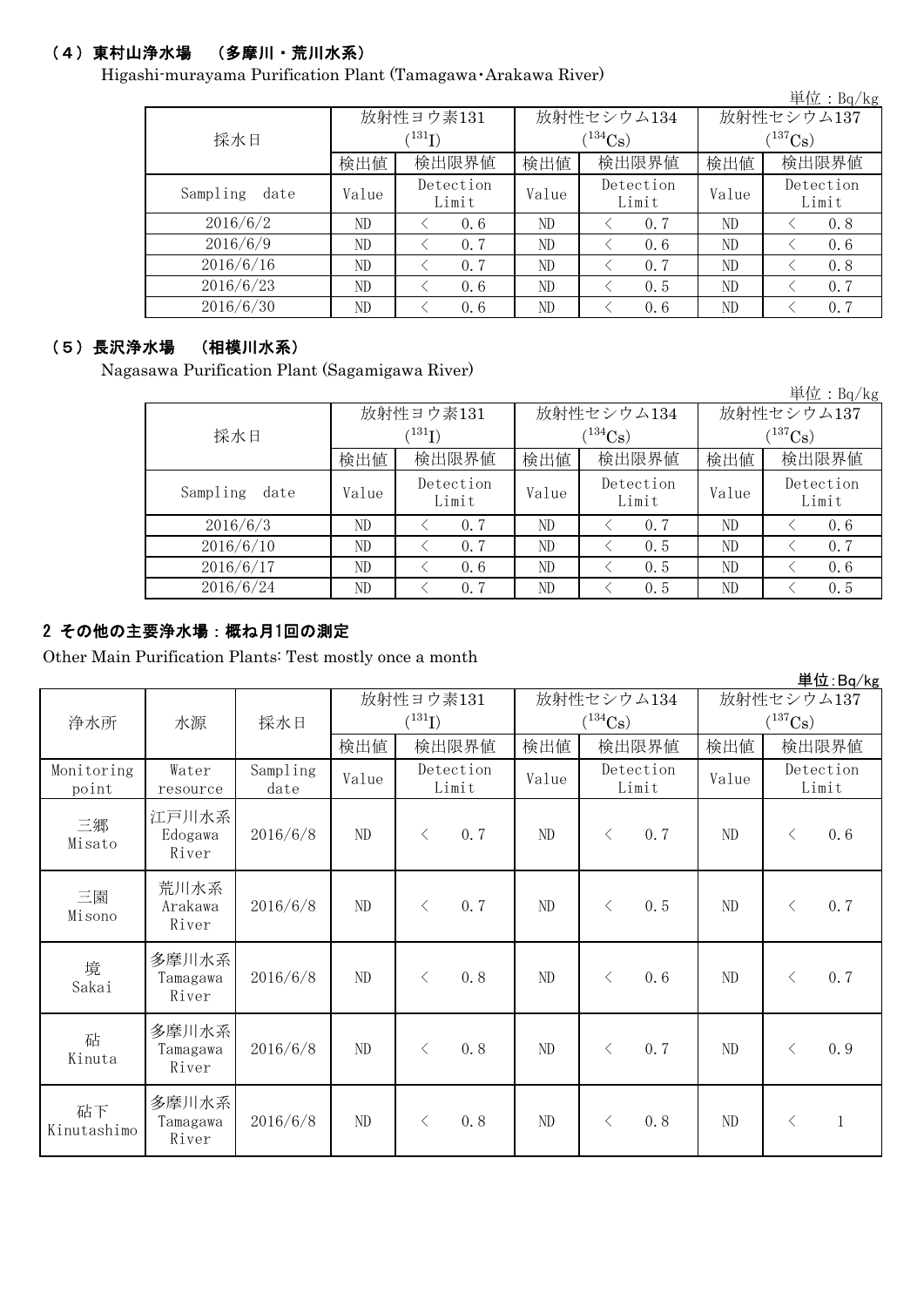## 3 多摩地区等の表流水・伏流水・浅井戸を水源とする浄水所:概ね月1回の測定

Water purification plants using surface water, subsoil water, or shallow well water in Tama Area: Test mostly once a month

|                  |                  |             |                    |       |                    |                       | 単位: $Bq/kg$        |
|------------------|------------------|-------------|--------------------|-------|--------------------|-----------------------|--------------------|
|                  |                  | 放射性ヨウ素131   |                    |       | 放射性セシウム134         | 放射性セシウム137            |                    |
| 浄水所              | 採水日              | $(^{131}I)$ |                    |       | $(^{134}Cs)$       | $(^{137}\mathrm{Cs})$ |                    |
|                  |                  | 検出値         | 検出限界値              | 検出値   | 検出限界値              | 検出値                   | 検出限界値              |
| Monitoring point | Sampling<br>date | Value       | Detection<br>Limit | Value | Detection<br>Limit | Value                 | Detection<br>Limit |
| 戸倉<br>Tokura     | 2016/6/8         | ND          | 0, 7<br>$\langle$  | ND    | 0.5<br>$\langle$   | ND                    | 0.7<br>$\lt$       |
| 乙津<br>Ottsu      | 2016/6/8         | ND          | $\langle$<br>0.7   | ND    | $\langle$<br>0.7   | $\rm ND$              | 0.7<br>$\langle$   |
| 日原<br>Nippara    | 2016/6/13        | ND          | 0.7<br>$\langle$   | ND    | $\lt$<br>0.6       | ND                    | 0, 7<br>$\lt$      |
| 氷川<br>Hikawa     | 2016/6/13        | ND          | 0.9<br>$\langle$   | ND    | 0.7<br>$\lt$       | ND                    | 0.9<br>$\lt$       |
| 棚沢<br>Tanasawa   | 2016/6/16        | ND          | 0.7<br>$\langle$   | ND    | 0.8<br>$\langle$   | ND                    | 0.7<br>$\langle$   |
| 大丹波<br>0taba     | 2016/6/16        | ND          | 0.6<br>$\lt$       | ND    | $\langle$<br>0.6   | ND                    | 0.7<br>$\langle$   |
| 深沢<br>Fukasawa   | 2016/6/20        | ND          | 0, 7<br>$\lt$      | ND    | 0, 8<br>$\langle$  | ND                    | 0.7<br>$\langle$   |
| 小河内<br>Ogouchi   | 2016/6/22        | ND          | 0.6<br>$\, <\,$    | ND    | 0.7<br>$\langle$   | $\rm ND$              | 0.8<br>$\langle$   |
| ひむら<br>Himura    | 2016/6/22        | ND          | $\langle$<br>0, 6  | ND    | 0.6<br>$\langle$   | ND                    | 0.7<br>$\langle$   |

#### <表流水を水源とする浄水所> <surface water>

## <伏流水を水源とする浄水所> <subsoil water>

単位:Bq/kg 検出値 | 検出値 | 検出限界値 | 検出値 Sampling date  $V$ alue  $V$ <sup>Detection</sup> Value  $V$ <sup>Detection</sup> Value  $2016/6/9$  ND  $\leq 0.7$  ND  $\leq 0.6$  ND  $\leq 0.8$  $2016/6/9$  ND  $\leq 0.8$  ND  $\leq 0.5$  ND  $\leq 0.9$ 2016/6/15 ND  $\leq$  0.7 ND  $\leq$  0.6 ND  $\leq$  0.6 2016/6/15 ND  $\leq$  0.8 ND  $\leq$  0.6 ND  $\leq$  0.7  $2016/6/21$  ND  $\leq 0.7$  ND  $\leq 0.7$  ND  $\leq 0.7$ 2016/6/23 ND < 0.8 ND < 0.8 ND < 0.5 2016/6/27 ND < 0.7 ND < 0.7 ND < 0.6 二俣尾 Futamatao 成木 Nariki 放射性ヨウ素131  $(^{131}\text{I})$ 高月 Takatsuki 日向和田 Hinatawada 放射性セシウム137  $(^{137}\mathrm{Cs})$ 放射性セシウム134  $(^{134}\mathrm{Cs})$ Detection Limit 検出限界値 |検出値 |検出限界値 Monitoring point Detection Limit Detection Limit 浄水所 | 採水日 沢井第一 Sawaidaiichi 千ヶ瀬第二 Chigasedaini 御岳山 Mitakesann